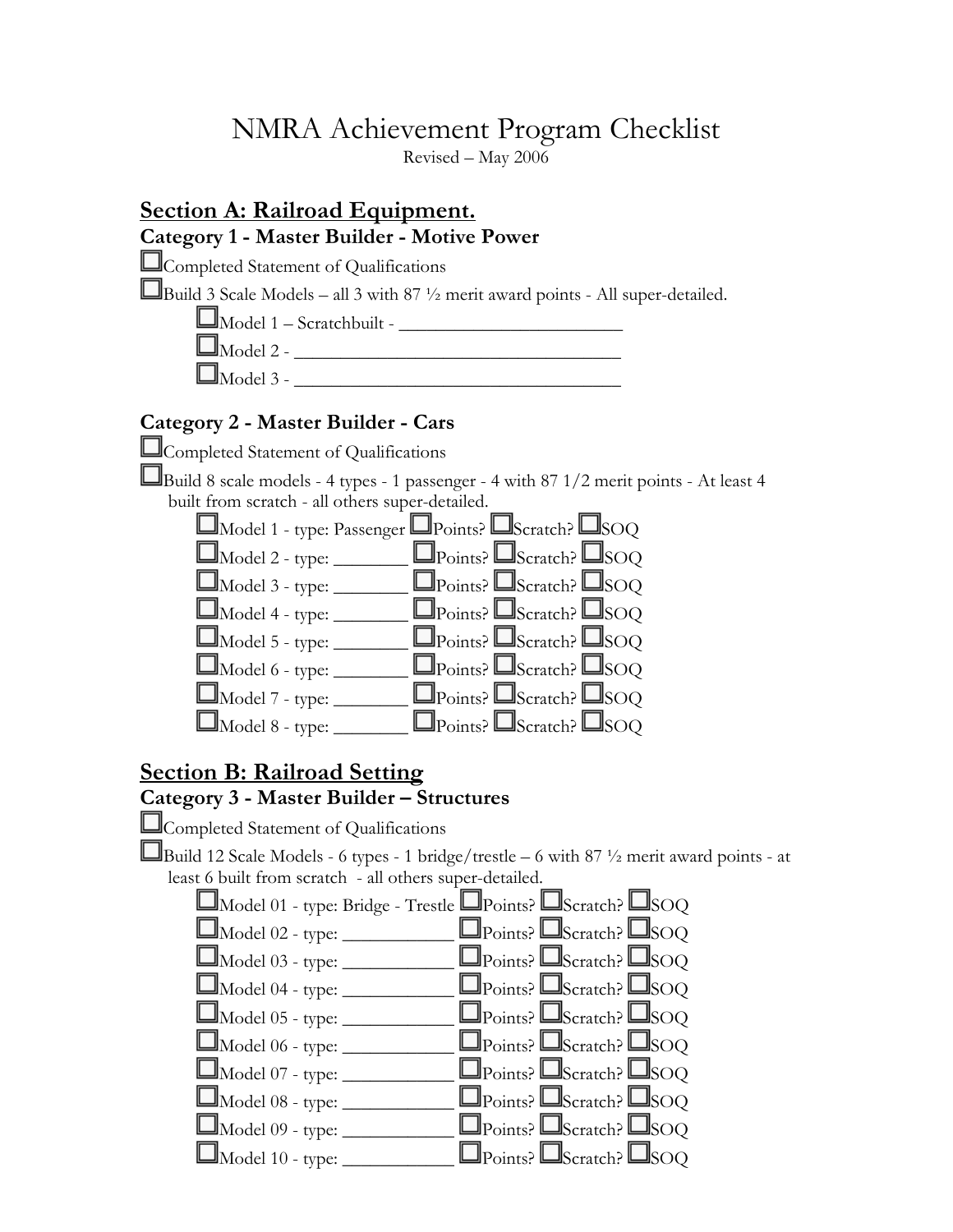| $\Box$ Model 11 - type:          | $\Box_{\text{Points}}$ $\Box_{\text{Scratch}}$ $\Box_{\text{SOQ}}$ |
|----------------------------------|--------------------------------------------------------------------|
| $\Box_{\text{Model 12 - type:}}$ | $\Box$ Points? $\Box$ Scratch? $\Box$ SOQ                          |

### Category 4 - Master Builder – Scenery

Completed Statement of Qualifications

Completed section of model railroad - size based on model scale - documentation

| □O - 60 Sq. Ft, S - 45 Sq. Ft, HO - 32 Sq. Ft, N - 18 Sq. Ft |
|--------------------------------------------------------------|
| $\Box$ Terrain                                               |
| $\Box$ Structures                                            |
| $\Box$ Background                                            |
| $\Box$ Lighting                                              |
| Photos and written description                               |
| Methods and Materials                                        |
| $\Box$ 87 1/2 Merit Points                                   |
|                                                              |

## Category 4A - Master Builder - Prototype Models



Section C: Railroad Construction and Operation Category 5 - Model Railroad Engineer – Civil Completed Statement of Qualifications  $\square_{\text{Plan}}$ Scale Drawing of Model Railroad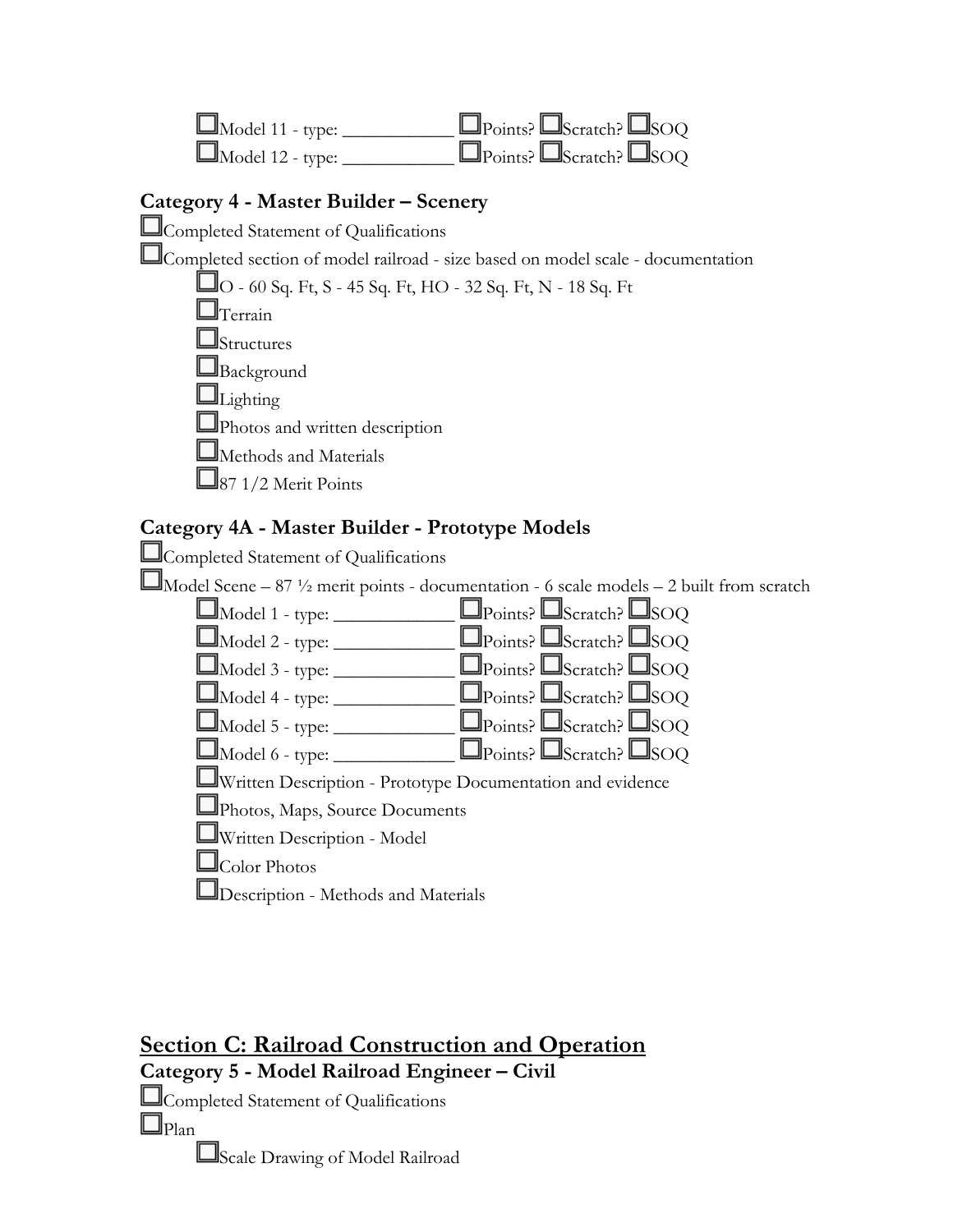| Size, Scale, Track Elevations, Curve Radii and Turnout Sizes                                                                                       |
|----------------------------------------------------------------------------------------------------------------------------------------------------|
| Terminal Facilities                                                                                                                                |
| Storage and Service of Motive Power                                                                                                                |
| Mainline Passing Siding                                                                                                                            |
| Four Switching Locations (other than yards, wyes, loops)                                                                                           |
| Provision for turning Motive Power                                                                                                                 |
| Provision for two train simultaneous operation                                                                                                     |
| Execution                                                                                                                                          |
| 87 1/2 Merit Award Points                                                                                                                          |
| Scale track work - Amount depends on scale                                                                                                         |
| $\ensuremath{\mathcal{T}}\ensuremath{\mathcal{T}}$<br><b>Scale</b><br>${\bf Z}$<br>#1<br>N<br>HO<br>$\mathbf S$<br>$\bigcirc$<br>G<br><b>OTHER</b> |
| 25<br>Feet<br> 25 <br>25<br>50<br>50<br> 75 <br> 100 <br>100<br>In proportion to HO.                                                               |
| $\Box$ Ballast                                                                                                                                     |
| Drainage Facilities and Roadbed profile                                                                                                            |
| <b>Six Track Work Features</b>                                                                                                                     |
| Passing Siding                                                                                                                                     |
| Super Elevation                                                                                                                                    |
| lSpur                                                                                                                                              |
| Simple Overhead Wire                                                                                                                               |
| Cross Over                                                                                                                                         |
| Compound Overhead Wire                                                                                                                             |
| Reversing Loop                                                                                                                                     |
| Scale Track                                                                                                                                        |
| Wye                                                                                                                                                |
| Cog Railway Track                                                                                                                                  |
| Simple Ladder                                                                                                                                      |
| Coal Dump Pit                                                                                                                                      |
| Compound Ladder                                                                                                                                    |
| $\mathbb{I}$ Ash Pit                                                                                                                               |
| Turntable                                                                                                                                          |
| Service Pit Track                                                                                                                                  |
| $\mathbb I$ Transfer Table                                                                                                                         |
| $\blacksquare$ Grade Elevation                                                                                                                     |
| Other                                                                                                                                              |
| Three scratch built models that operate satisfactorily (no commercial frogs                                                                        |
| are allowed in this section)                                                                                                                       |
| l∏urnout                                                                                                                                           |
| Dual Gauge Turnout                                                                                                                                 |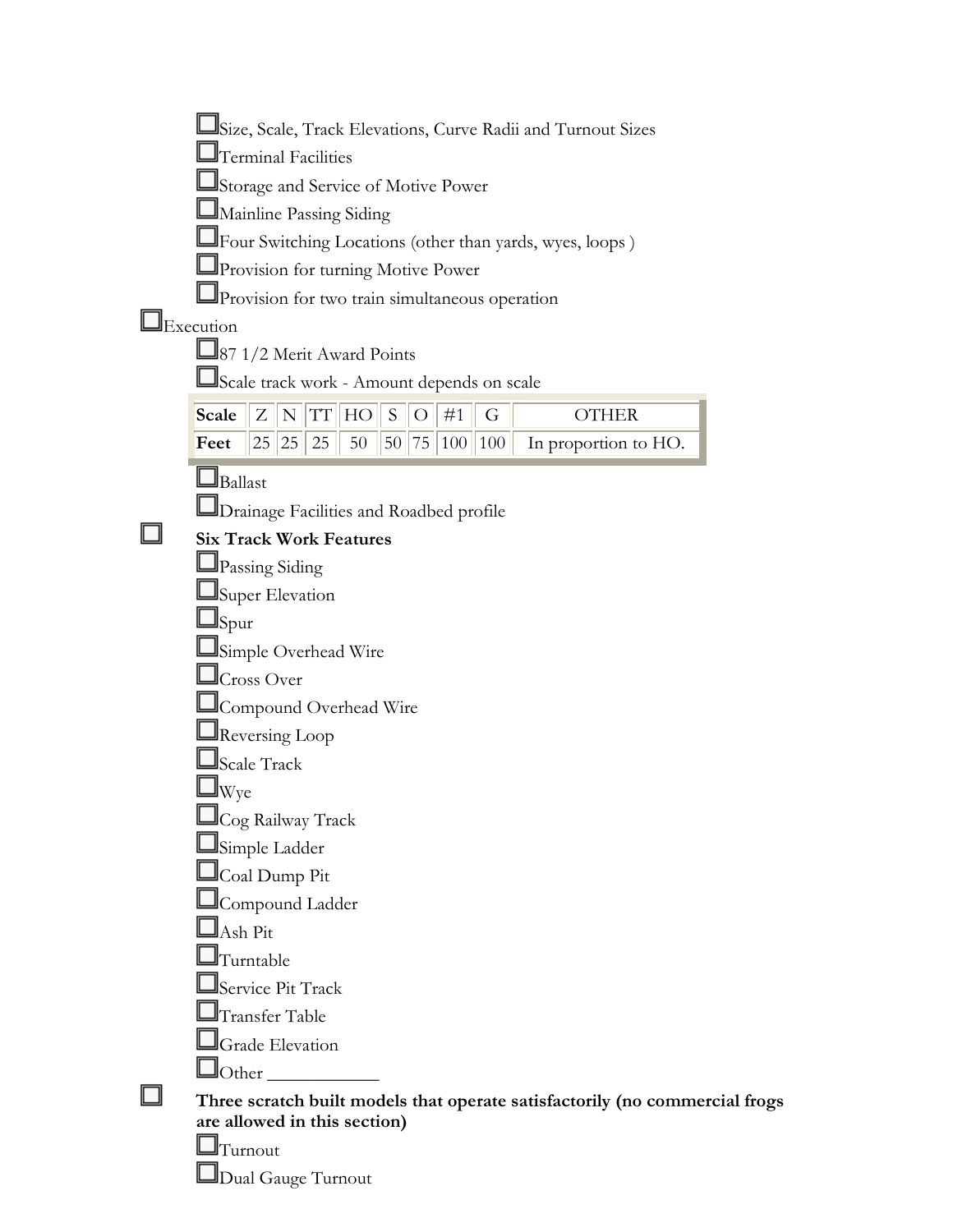| Crossover                                |
|------------------------------------------|
| $\Box$ Gauge Separation Turnout          |
| $\Box$ Double Crossover                  |
| $\Box$ Double Junction Turnout           |
| Single Slip Switch                       |
| Three-way Turnout                        |
| Double Slip Switch                       |
| Spring Switch                            |
| $\Box$ Crossing                          |
| $\Box$ Operating Switch in Overhead Wire |
| $\Box$ Gauntlet Track                    |
| her                                      |

#### Category 6 - Model Railroad Engineer - Electrical

Completed Statement of Qualifications

Independent Mainline Control - 2 trains

 $\Box$  For conventional DC – 5 blocks

 $\Box$ For DCC/TMCC/Other – gaps, switches, phase

**One Mainline Passing Siding** 

Reversing loop, Wye, Turntable or Transfer Table

**T**Yard with 3 tracks and Switching Lead - Independent

**Example 3 Exercise Start** Power Units

**One Power Supply with Protective Devices for safe operation** 

Basic Track Wiring - 3 Items from List - Must Demonstrate

 $\Box$ Turnout

**C**rossing

 $\Box$ Crossover

Double Crossover

Single Slip Switch

**C**Gauge Separation Turnout

Double Junction Turnout

Three-way Turnout

Gauntlet Turnout

Sprint Switch

Operating Switch in Overhead Wire

 $\Box$ Control and Signaling - 3 Items from List - Must Demonstrate  $\Box$ SOQ

Electrical Turnout Status - 4 turnouts

Track Occupancy Status - 5 blocks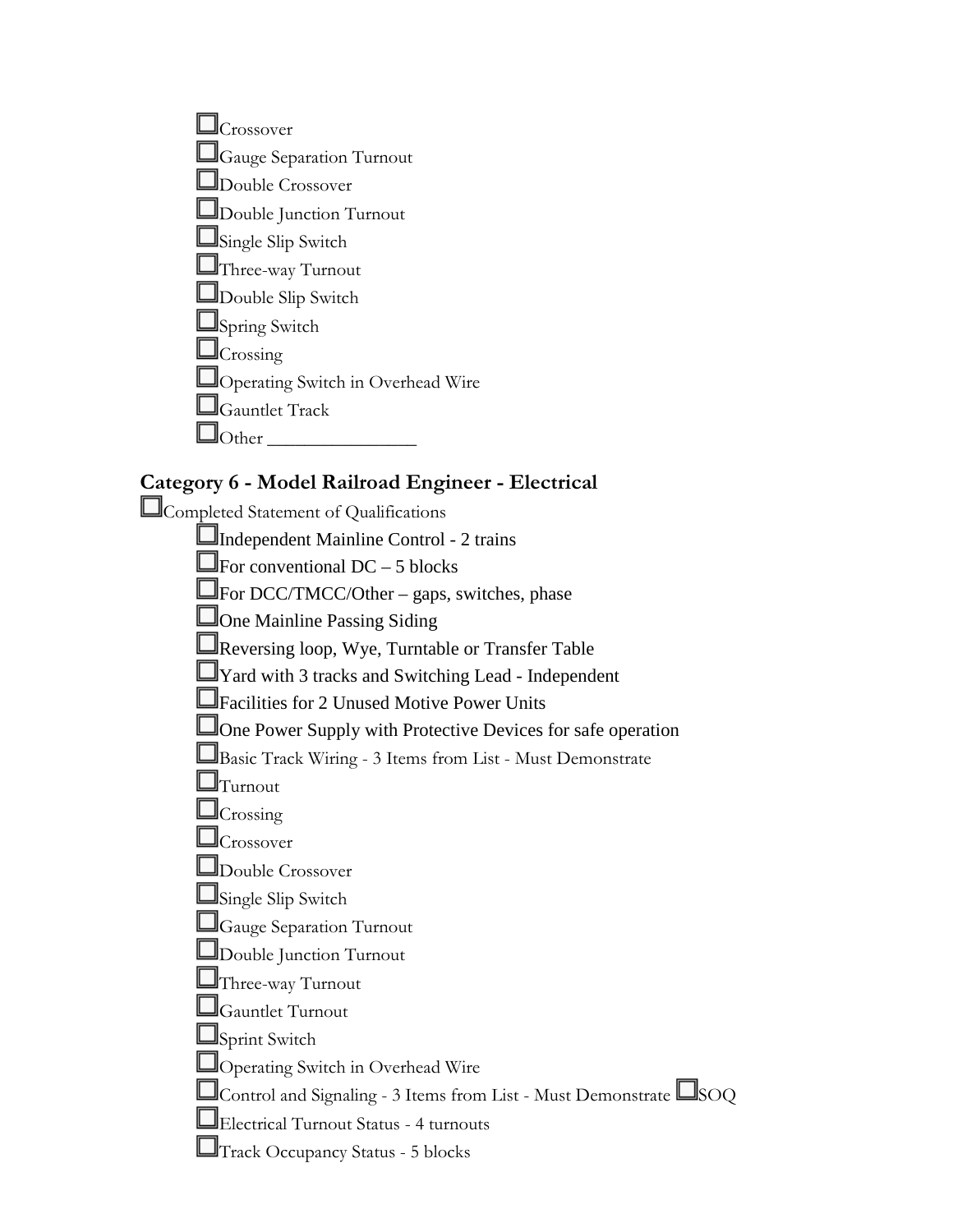| $\Box$ Cab Control - 2 cabs, 5 blocks |  |
|---------------------------------------|--|
|---------------------------------------|--|

Engine Terminal with Turn/Transfer table, 3 stalls and 2 other parking places

**L**Two Turnout Junctions with Electrical Interlocking and Signals

High Frequency Lighting

Electronic Throttle with Inertia and Braking Provisions

Grade Crossing with Electrically Activated Signals

Two Way Block Signals and Detection - 5 blocks

Operating Overhead

Installation of Advanced Electronic or Computer Train Control

Installation of a Command Control receiver in a Locomotive

Installation of a Command Control Buss - 2 Throttles, 3 Locations

Design, Installation and Operation of Electric Animation

Design, Installation and Operation if Layout Lighting Displays

Note: Commercially assembled complete units are not acceptable in the following items.

Construction and Installation of a Sound System

Construction and Installation of a Signaling System

Development and Installation of a CTC System

**Installation and Operation of an Onboard Video System** 

Computer Generated Displays of Block Detection Information

Hardwired or Stored Control Program for Railroad Operation

Development and Demonstration of a Computer to MR Interface

 $\Box$ Other

Documentation

Schematics for All of the Selected Projects

Track Plans as Required with Full Detail

**Descriptions** 

Witness Certification

# **Category 7 - Chief Dispatcher**

Completed Statement of Qualifications

 $\Box$  Fifty hours - A minimum of ten hours must be served in three of the five categories listed below, one of which must be Dispatcher.

The Model Railroad must have at least 2 mainline trains plus yard switching in simultaneous operation; both freight and passenger car movements.

Engineer: Mainline Freight, Passenger or Way Freight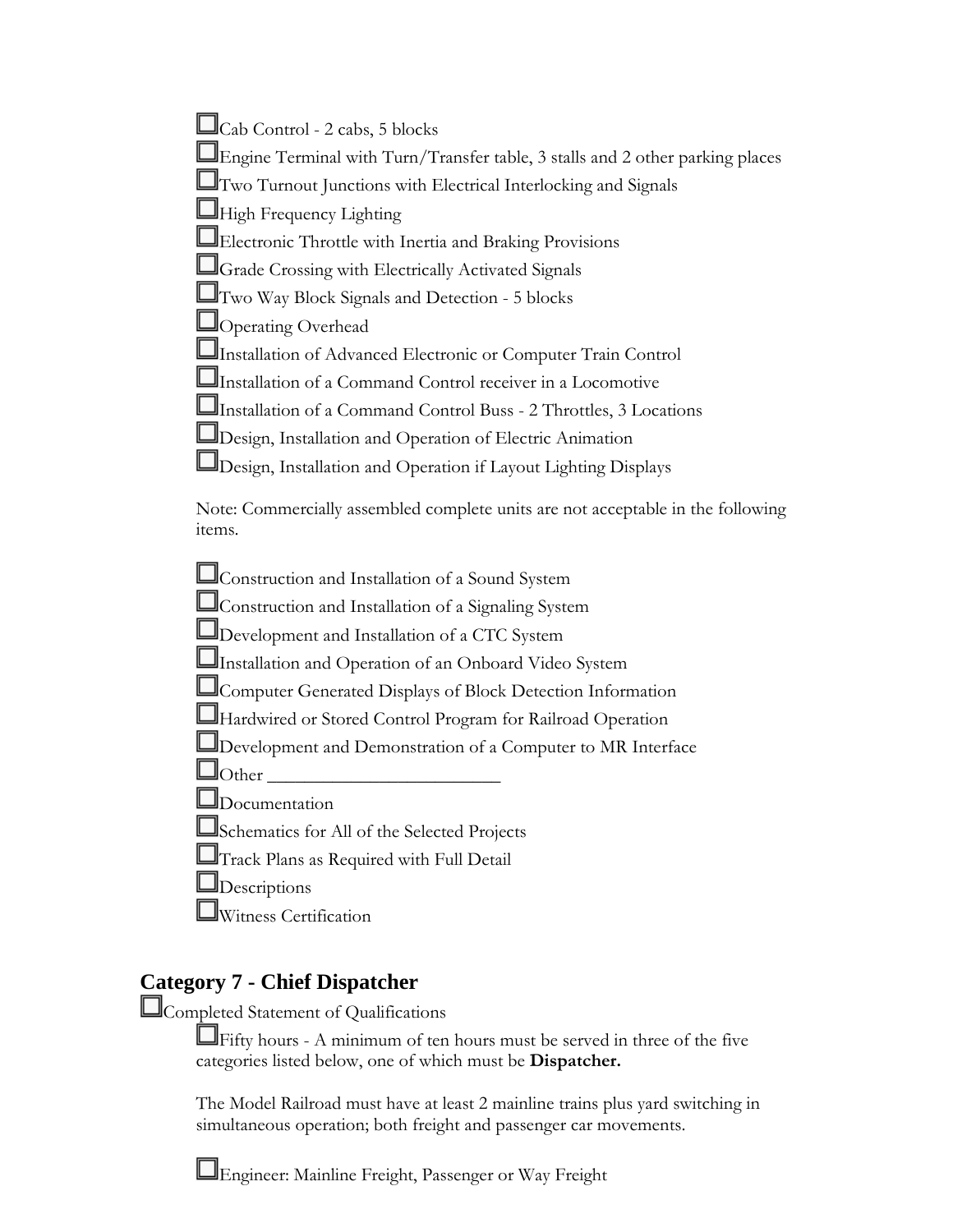Yardmaster, Station Master Hostler, Power Desk  $\mathbb{J}_\text{Towerman, Traffic Manager, Road Master}$ Dispatcher Documentation Layout Schematic - Track Plan with Details Timetable - 8 Hours or more, 3 Mainline trains each direction Operating Train Chart - At Least 1 Train Meet Develop an Operational System with all Forms Witnessed Certificate of Operation

# Section D: Service to the Hobby and NMRA Members Category 8 - Association Official

Completed Statement of Qualifications

Hold at least one of the following offices for the required duration. Note: The Trustee position was eliminated in January of 2005 when the new regulations were formally adopted; therefore only service as a Trustee before January 2005 can earn credit

- **President**
- Vice President
- **Secretary**
- Treasurer
- Director

Duration and Level - One Required

 $\Box$ 1 Year National

2 Years Regional if 1 year is President or Trustee

3 Years Regional if not President or Trustee

SOQ with Qualified Witness Signature

### Category 9 - Association Volunteer - 60 Certified Time Units

Completed Statement of Qualifications

General Manager - National Committee 4 Units per month

Manager - National Committee 3 Units per Month

Member - National Committee 2 Units per Month

Manager - Regional Committee 2 Units per Month

Member - Regional Committee 1 Unit per Month

Official - Division 1 Unit per Month

Manager - Division Committee 1 Unit per Month

Member - Division Committee 1/2 Unit per Month

Member - Division Board 1/2 Unit per Month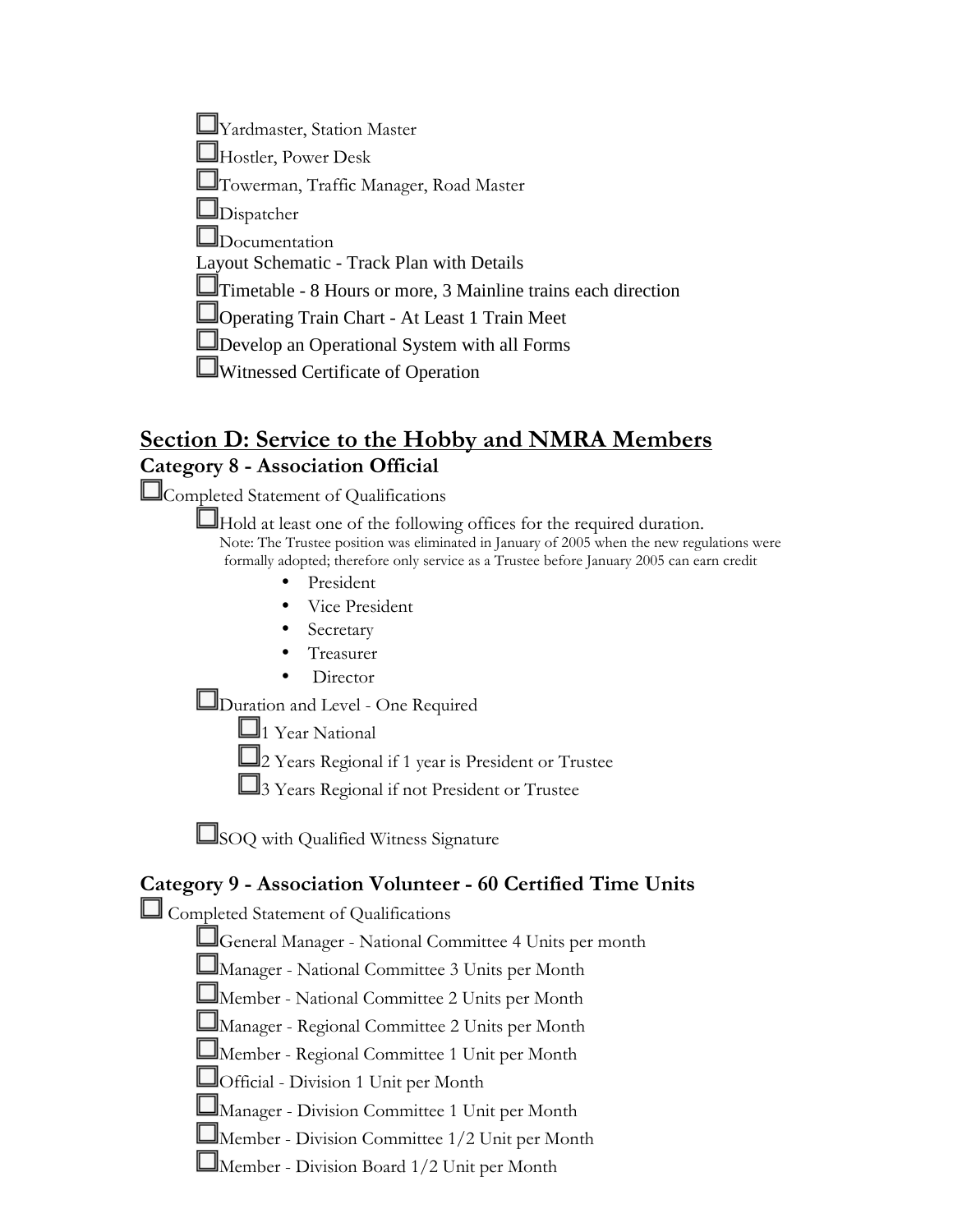Editors - Treated Like Committee Chairmen

Division Officers and Directors Treated Like Regional Committees

Editors for 100% Clubs ( 4 pages ) 1 Unit per Issue - Library Filing Requirement

Official Judge - National Contest 3 Units per Contest

Official Judge - Regional Contest 2 Units per Contest

Official Judge - Divisional Contest 1 Unit per Contest

Boy Scout Merit Badge Advisor 1 Unit per Month Plus a bonus of a unit per Merit Badge Award to each Scout

 $\blacksquare$ National clinic given beyond the first time given – 3 Units per presentation

 $\Box$ Region/Division clinic given beyond the first time given – 2 Units per presentation

|                      |                           |       | <b>Volunteer Working Record</b> |
|----------------------|---------------------------|-------|---------------------------------|
|                      |                           |       |                                 |
| Months               | <b>Units Per</b><br>Month | Total |                                 |
| $\bullet$            |                           |       | $\bullet$                       |
| $\bullet$            |                           |       |                                 |
| $\cdot$              |                           |       |                                 |
| $\cdot$              |                           |       |                                 |
| $\bullet$            |                           |       |                                 |
| $\bullet$            |                           |       |                                 |
|                      |                           |       |                                 |
|                      |                           |       |                                 |
| $\bullet$            |                           |       |                                 |
| $\ddot{\phantom{0}}$ |                           |       |                                 |
|                      |                           |       |                                 |
|                      |                           |       |                                 |
|                      |                           |       | <b>Total Accumulated Points</b> |
|                      |                           |       |                                 |

# Volunteer Working Record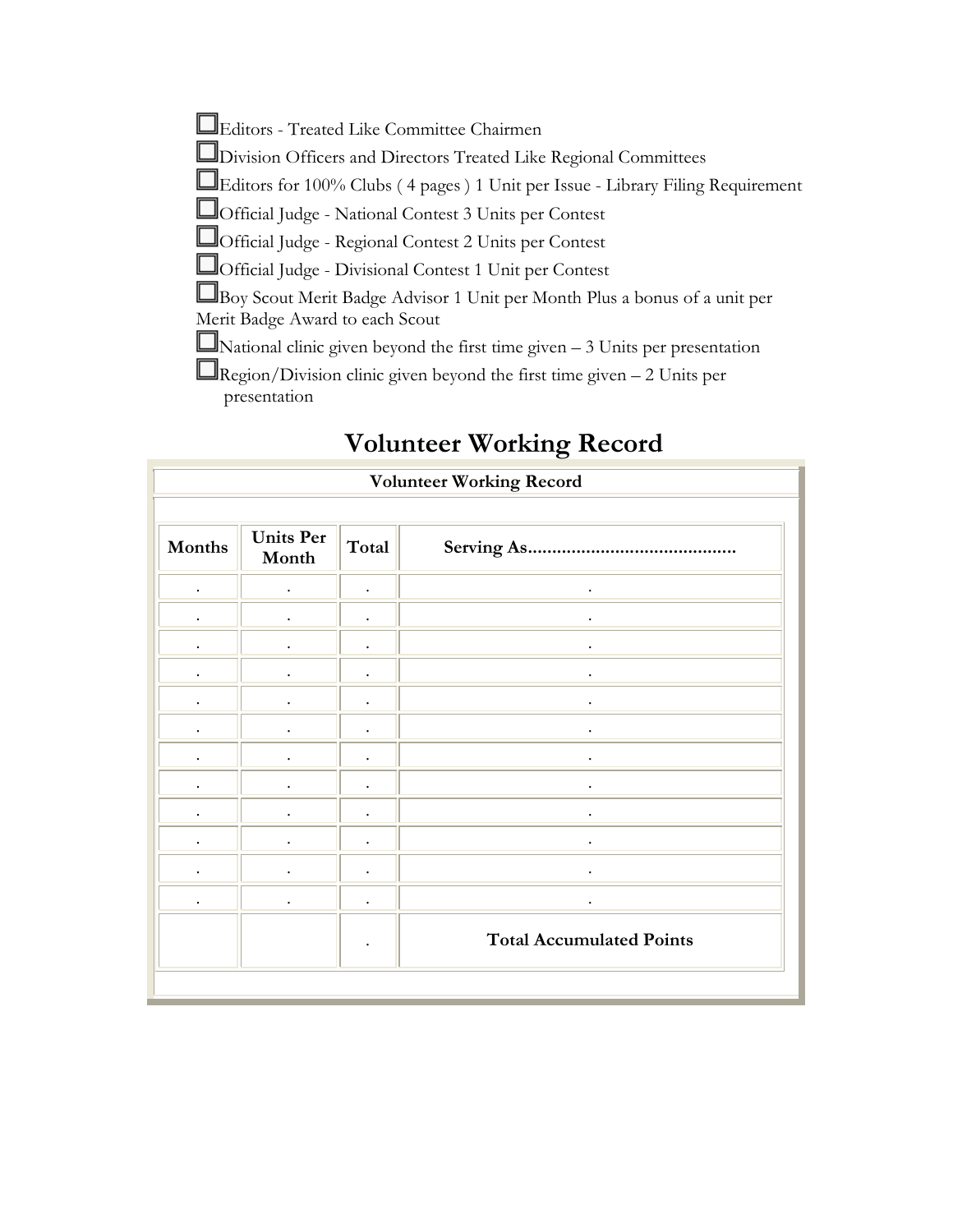# Category 10 - Model Railroad Author - 42 Points Required

Completed Statement of Qualifications

**Preparation and Submission** 

- A page on the NMRA Website ( about 1200 words or picture equivalents) also counts as a Full Page
- No more than 21 points can come from Division or Club Publications
- No More than 21 points can come from Electronic Publishing Internet

# Article Submission and Publication Working Record

|                                       |                                | <b>Points Earned Per Full Page</b> |                       |                                 |
|---------------------------------------|--------------------------------|------------------------------------|-----------------------|---------------------------------|
| Item                                  | <b>National</b><br>Publication | <b>NMRA</b><br>National            | <b>NMRA</b><br>Region | <b>NMRA Division &amp; SIGs</b> |
| Article or Column                     | 3                              | 3                                  | $\overline{2}$        |                                 |
| Photos or Art<br>Work                 | 3                              | 3                                  | $\overline{2}$        |                                 |
| Scale Drawing of<br>Prototype         | 6                              | 6                                  | 4                     | ႒                               |
| Scale Drawing of<br><b>Track Plan</b> | 3                              | 3                                  | $\overline{2}$        |                                 |
| NMRA Data/RP<br>Sheet-One<br>Subject  |                                | 6                                  |                       |                                 |

| <b>Points Earned For Live Clinics</b> |                 |        |          |  |
|---------------------------------------|-----------------|--------|----------|--|
| <b>Item</b>                           | <b>National</b> | Region | Division |  |
| Given At NMRA<br>Sponsored Events     |                 |        |          |  |
| Given at NON-NMRA<br>Sponsored Events |                 |        |          |  |